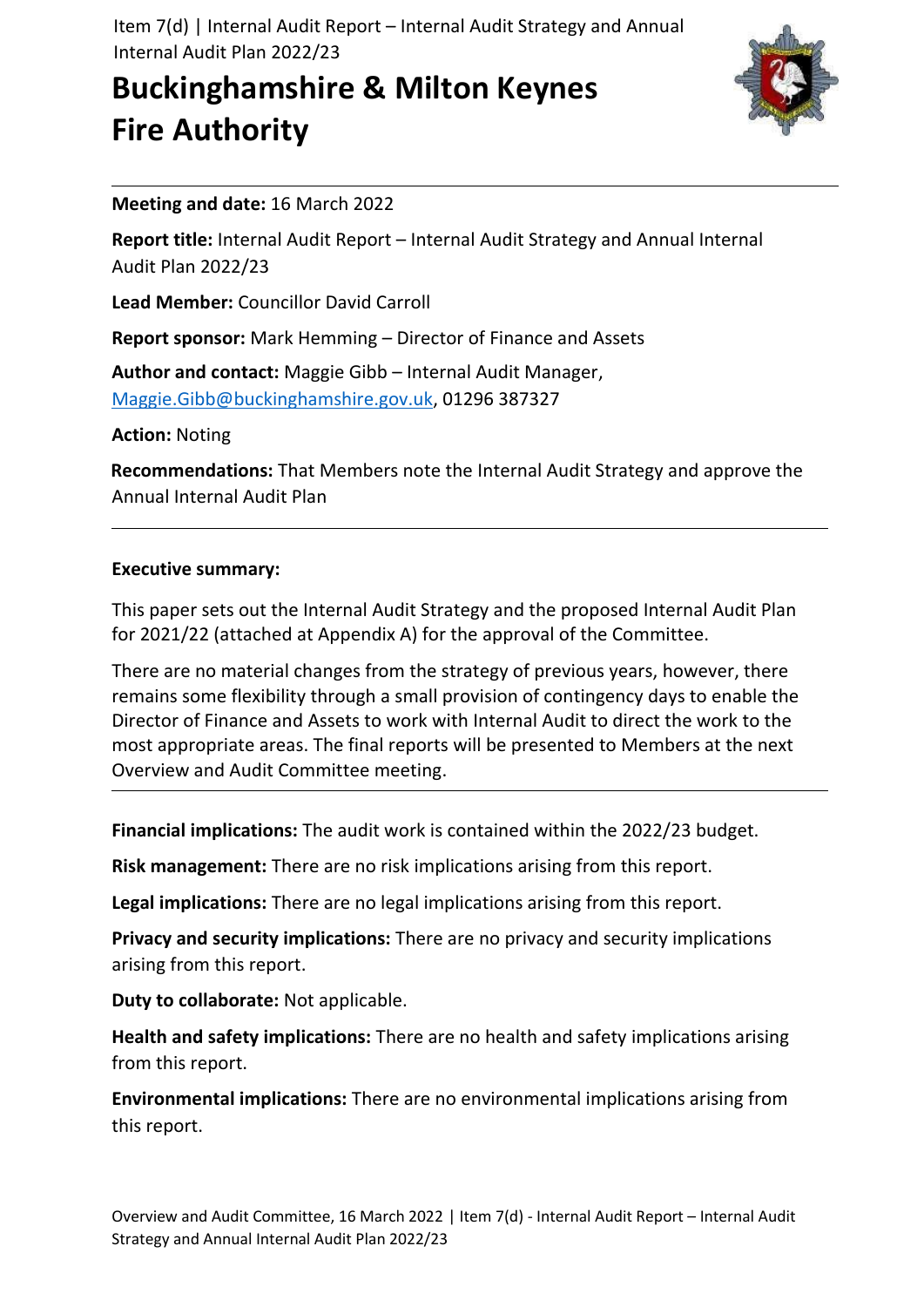**Equality, diversity, and inclusion implications:** There are no equality and diversity implications arising from this report.

#### **Consultation and communication:** Not applicable.

#### **Background papers:**

| <b>Appendix</b> | Title'                                      | <b>Protective Marking</b> |
|-----------------|---------------------------------------------|---------------------------|
| A               | Internal Audit Strategy and Annual Internal | Not applicable            |
|                 | <b>Audit Plan 2022/23</b>                   |                           |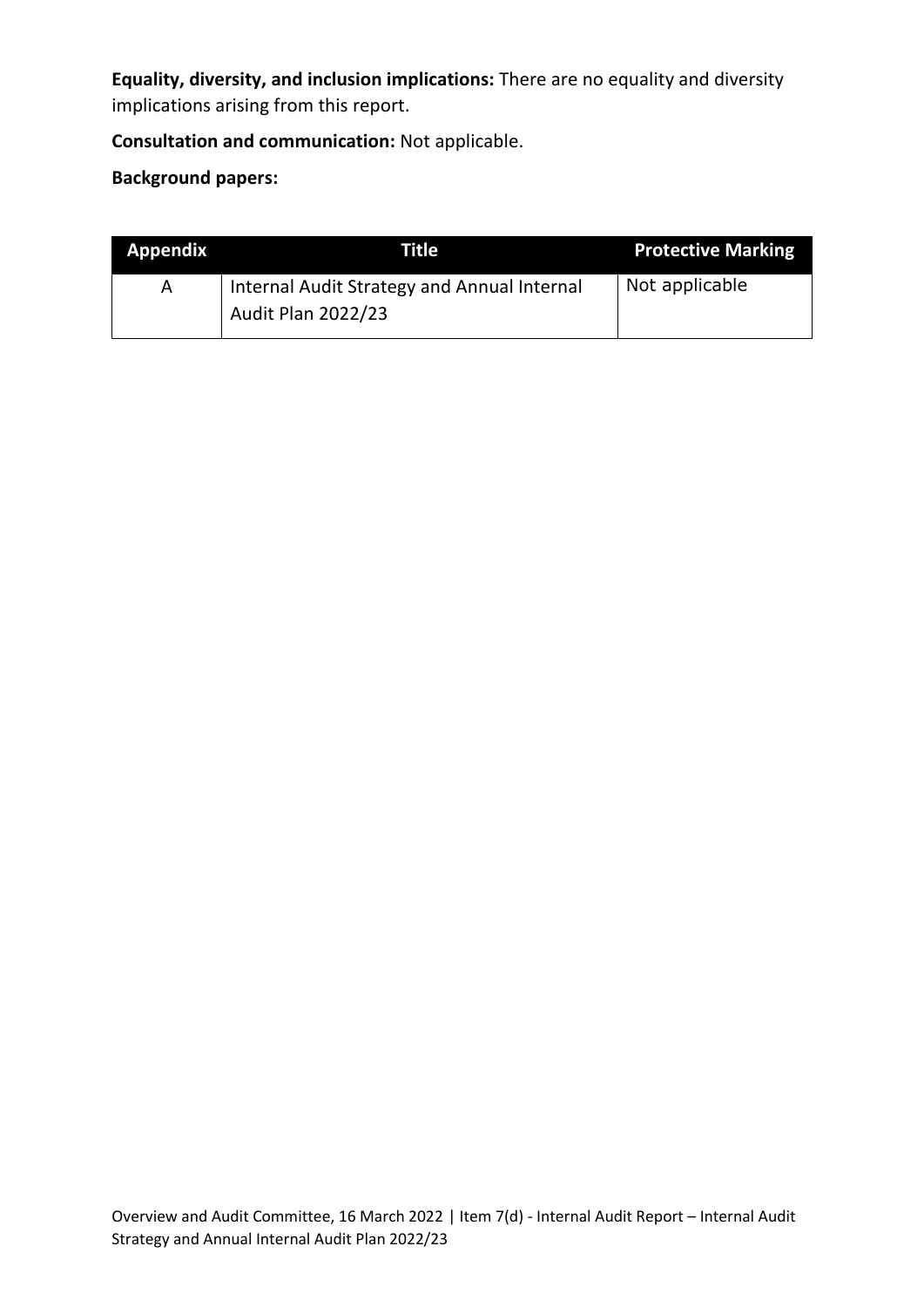# **Buckinghamshire & Milton Keynes Fire Authority**



# **Internal Audit Strategy and Annual Plan 2022/23**

**Overview and Audit Committee**

**16 March 2022**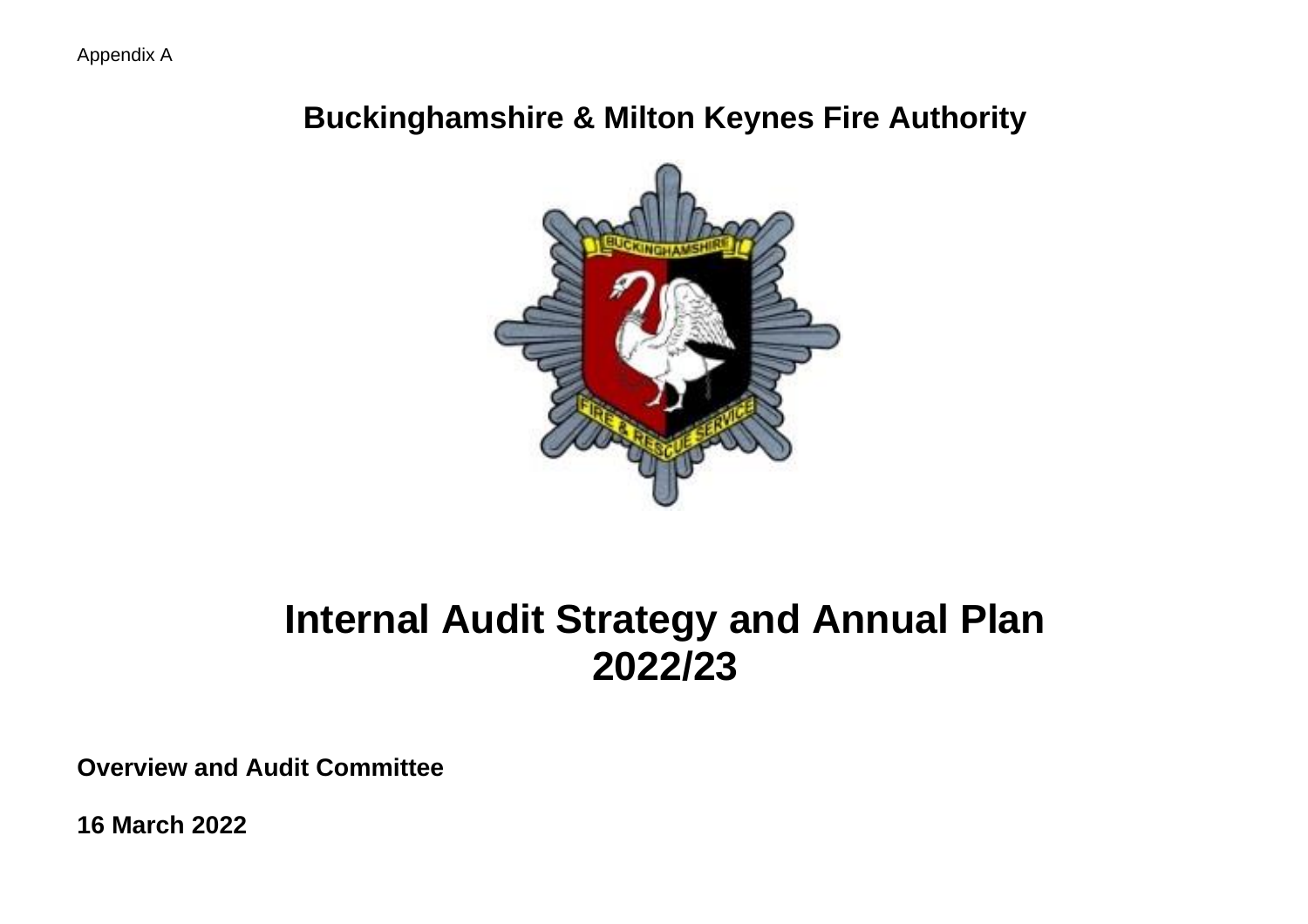## **Contents**

| $\mathbf{4}$ |  |  |  |  |
|--------------|--|--|--|--|
|              |  |  |  |  |
|              |  |  |  |  |
|              |  |  |  |  |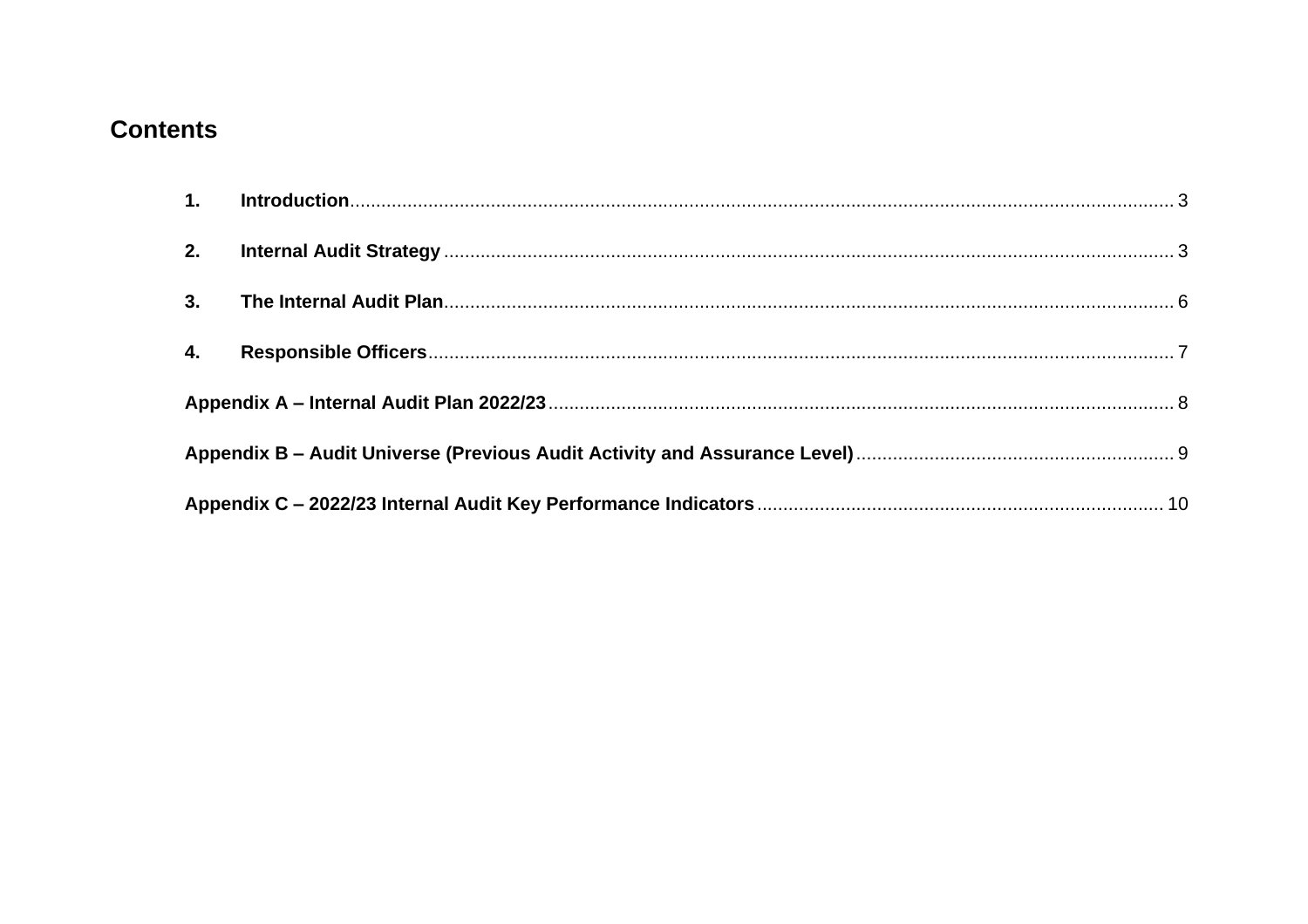## <span id="page-4-0"></span>**1. Introduction**

- 1.1 Buckinghamshire Council's (BC) Business Assurance Team is responsible for implementing Buckinghamshire and Milton Keynes Fire Authority's (BMKFA) Internal Audit Strategy through delivery of work programmes in accordance with the agreed Service Level Agreement. This paper details the Internal Audit Strategy for 2022/23 and the proposed Internal Audit Plan for the year. The Plan will be subject to regular review and presented to the Overview and Audit Committee on a quarterly basis, together with a progress report, for approval.
- 1.2 The responsibility, status and authority of Internal Audit at the Fire Authority is outlined within the Constitution and Financial Regulations.

## <span id="page-4-1"></span>**2. Internal Audit Strategy**

- 2.1 The Accounts and Audit Regulations 2015 (R5) state that the Fire Authority must undertake an effective internal audit to evaluate the effectiveness of its risk management, control and governance processes, taking into account public sector internal auditing standards or guidance. Proper internal audit practices are defined in the Public Sector Internal Audit Standards 2017.
- 2.2 The Public Sector Internal Audit Standards defines Internal Audit as an independent, objective assurance and consulting activity designed to add value and improve an organisation's operations. It helps an organisation accomplish its objectives by bringing a systematic, disciplined approach to evaluate and improve the effectiveness of risk management, control and governance processes.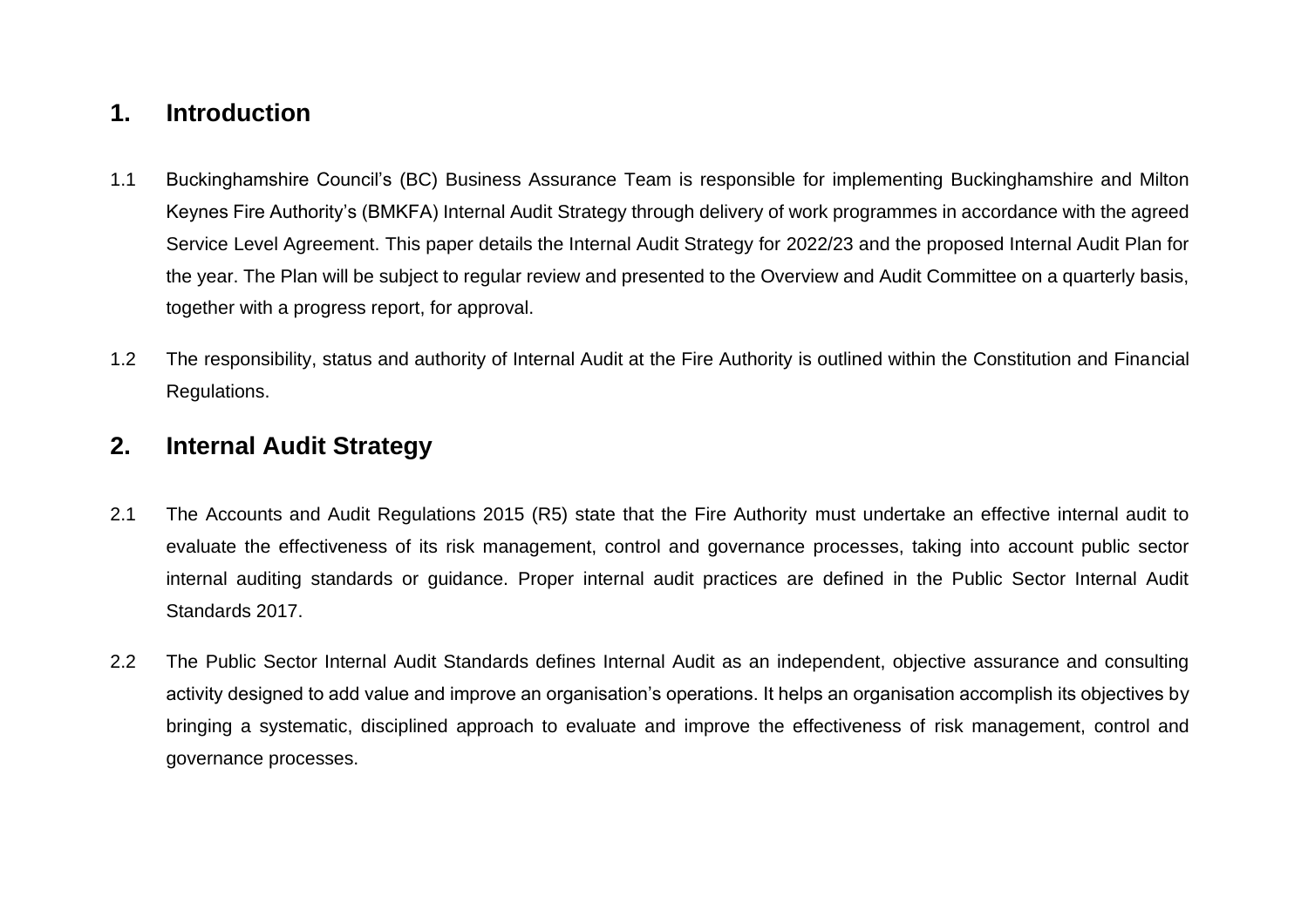- 2.3 The Chief Internal Auditor provides this opinion in an annual report on the System of Internal Control, which is used to inform the Fire Authority's Annual Governance Statement. In providing this opinion we are required to review annually the financial management, risk management and governance processes operating within the Authority. This includes reviewing internal control systems for key processes on a risk basis.
- 2.4 The Internal Audit Service is provided as part of a service level agreement with Buckinghamshire Council. The Council's Internal Audit Service is delivered in partnership with the APEX Audit Framework, hosted by the London Borough of Croydon. This partnership arrangement includes an element of a "call off contract" should it be necessary to outsource specific technical audits such as ICT or complex contracts.
- 2.5 A key part of the strategy is ensuring the right skills mix and resources exist to deliver an effective service. For the 2022/23 Internal Audit Plan, we aim to provide continuity in the resources we allocate for the audit assignments; an Audit Manager will oversee the programme of work, ensuring work is delivered on time and to the correct quality, and will present the quarterly plans and progress reports to the Overview and Audit Committee; suitably qualified and experienced auditors will be allocated to undertake the audit assignments.
- 2.6 The Annual Internal Audit Plan is drafted for the approval of the Overview and Audit Committee, in consultation with the Senior Management Board, with consideration of the Fire Authority's Corporate Plan, Strategic Risks and previous audit activity. There will remain a significant emphasis for internal audit activity in reviewing financial systems and compliance with the governance framework; however, the Plan also reflects other strategic reviews that will be progressed during 2022/23. **Appendix B** is the Fire Authority's Audit Universe, which is a list audits performed in previous years and the awarded assurance opinions.
- 2.7 The plan and allocation of audit days will be regularly reviewed by the Audit Manager and the Director of Finance and Assets to ensure the focus of the audit activity is directed to the key risk areas where independent assurance is required.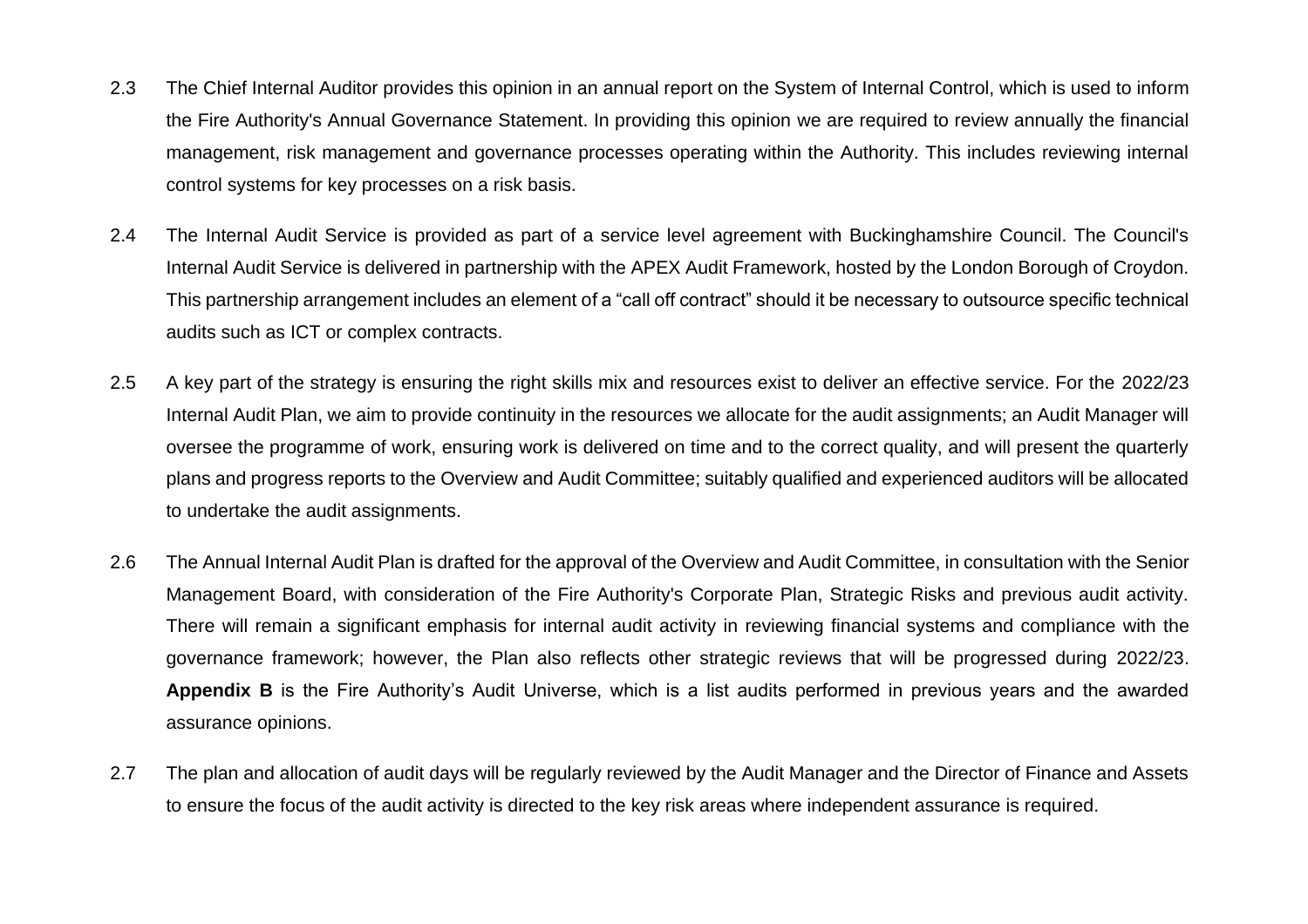#### **Our Approach to an Internal Audit Assignment**



2.8 In order to underpin the Annual Audit Opinion, a risk-based methodology will be applied to all audit assignments, providing assurance that key controls are well designed and operating effectively to mitigate principal risk exposures. Terms of reference will be prepared for each audit assignment, in consultation with the relevant Manager, to ensure that key risks within the audited area are identified.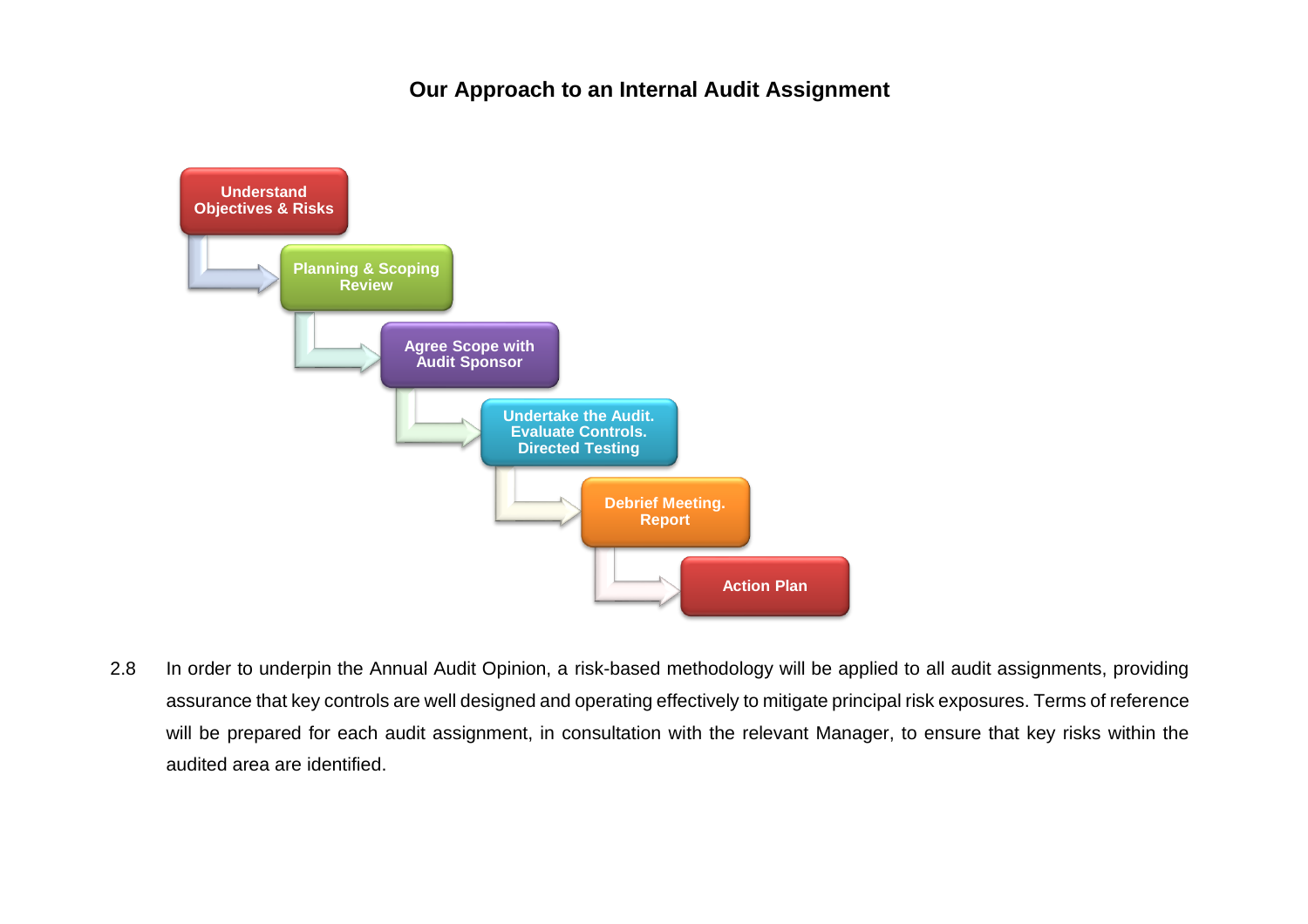2.9 The quality of work is assured through the close supervision of staff and the subsequent review of reports, audit files and working papers by an Audit Manager. Exit meetings are held with the relevant officers to ensure factual accuracy of findings and subsequent reporting, and to agree appropriate action where additional risk mitigation is required.

### <span id="page-7-0"></span>**3. The Internal Audit Plan**

- 3.1 The Internal Audit Plan for 2022/23 is outlined within Appendix A.
- 3.2 Each audit assignment will result in a specific audit report although the audit methodology will vary depending on the requirements of the scope of work. The audit techniques to be used will be selected from the following, depending on which is considered to be the most effective for delivering the audit objectives:
	- Risk Based Audit (Risk): A full audit which focuses on key risks in relation to system objectives. Audit work will be structured to direct audit resource in proportion to risk exposures.
	- **Systems Based Audit (Systems):** A full audit in which every aspect and stage of the audited subject is fully considered. It includes review of both the design and operation of controls. Undertaken from a systems perspective with a 'cradle to grave approach'.
	- Key Controls Testing (Key): Clearly focused on a small number of material or key controls.
	- **Systems Development Audit (SDA):** Ongoing review of developing plans and designs for new systems and processes aimed at identifying potential weaknesses in control if the plans and designs go ahead as they are.
	- **Verification Audit (Verification):** Where there is pre-existing confidence that controls are well designed, but compliance is a material issue, audits which test only for compliance with controls can be appropriate. Audit undertaken to verify key outcomes. This work normally takes the form of checking data and management actions to confirm accuracy and appropriateness and does not consider controls or risks in the wider sense.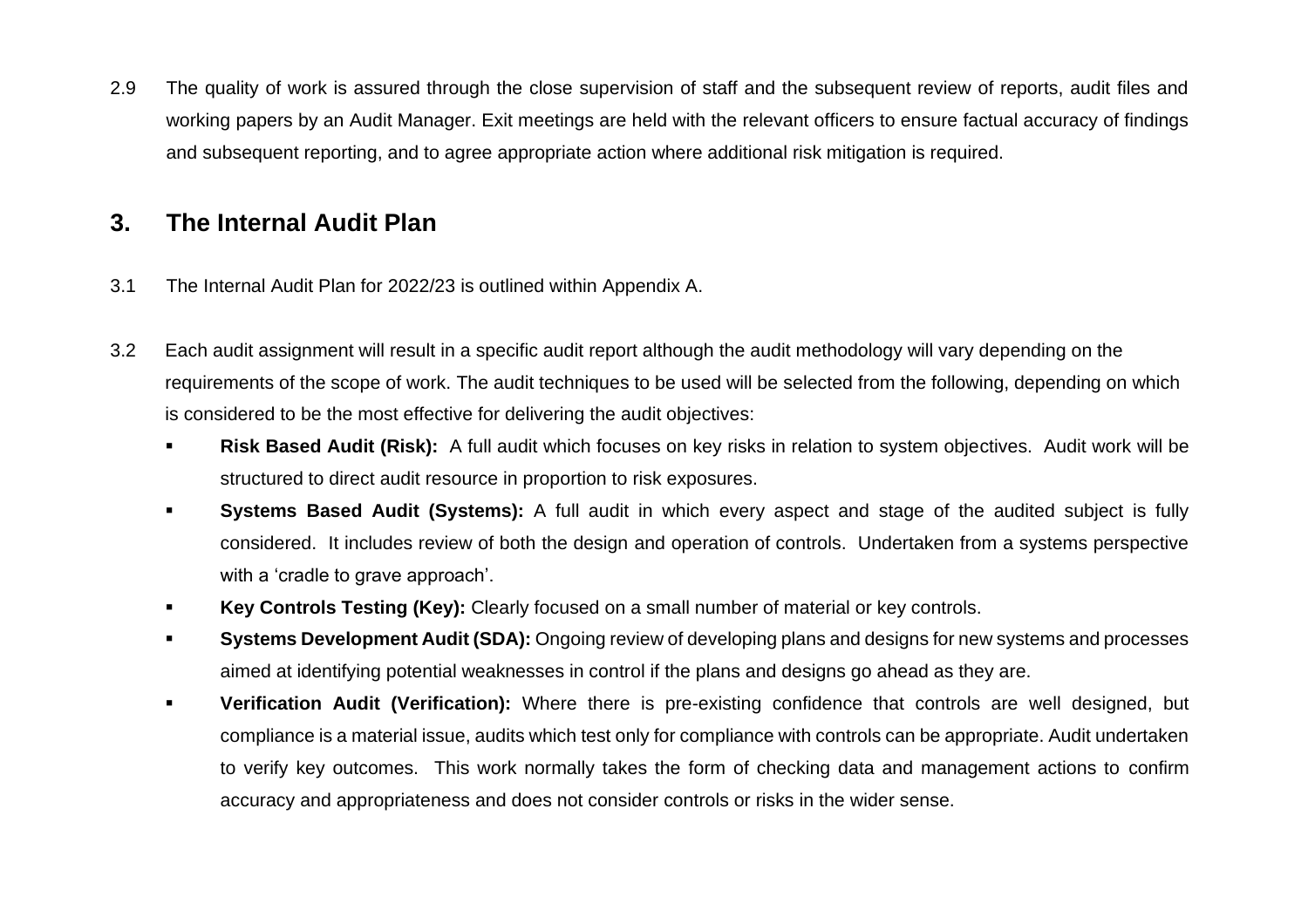- **EDILOW-Up:** Work undertaken to assess the extent to which management action plans have been implemented. This may be following up our own recommendations from previous years or through follow up of other assurance provider outcomes (e.g. External Audit).
- 3.3 In accordance with the Audit Strategy, we will audit the processes in place for governance, financial management and risk management on an annual basis. We will continue to work with the External Auditors to ensure the scope of our work is sufficient that they can seek to place reliance on it for their audit of the Statement of Accounts and value for money opinion.
- 3.4 Implementation of the Internal Audit Plan will be monitored by use of Key Performance Indicators as outlined in **Appendix C**. These will be discussed at service level agreement meetings with the Director of Finance and Assets.

## <span id="page-8-0"></span>**4. Responsible Officers**

#### **Audit Service**

| Maggie Gibb (Chief Auditor)                 | 01296 387327 | maggie.gibb@buckinghamshire.gov.uk     |
|---------------------------------------------|--------------|----------------------------------------|
| Selina Harlock (Audit Manager)              | 01296 383717 | selina.harlock@buckinghamshire.gov.uk  |
| Alex Prestridge (Senior Auditor)            | 01296 387089 | alex.prestridge@buckinghamshire.gov.uk |
| <b>Fire Authority</b>                       |              |                                        |
| Mark Hemming (Director of Finance & Assets) | 01296 744671 | mhemming@bucksfire.gov.uk              |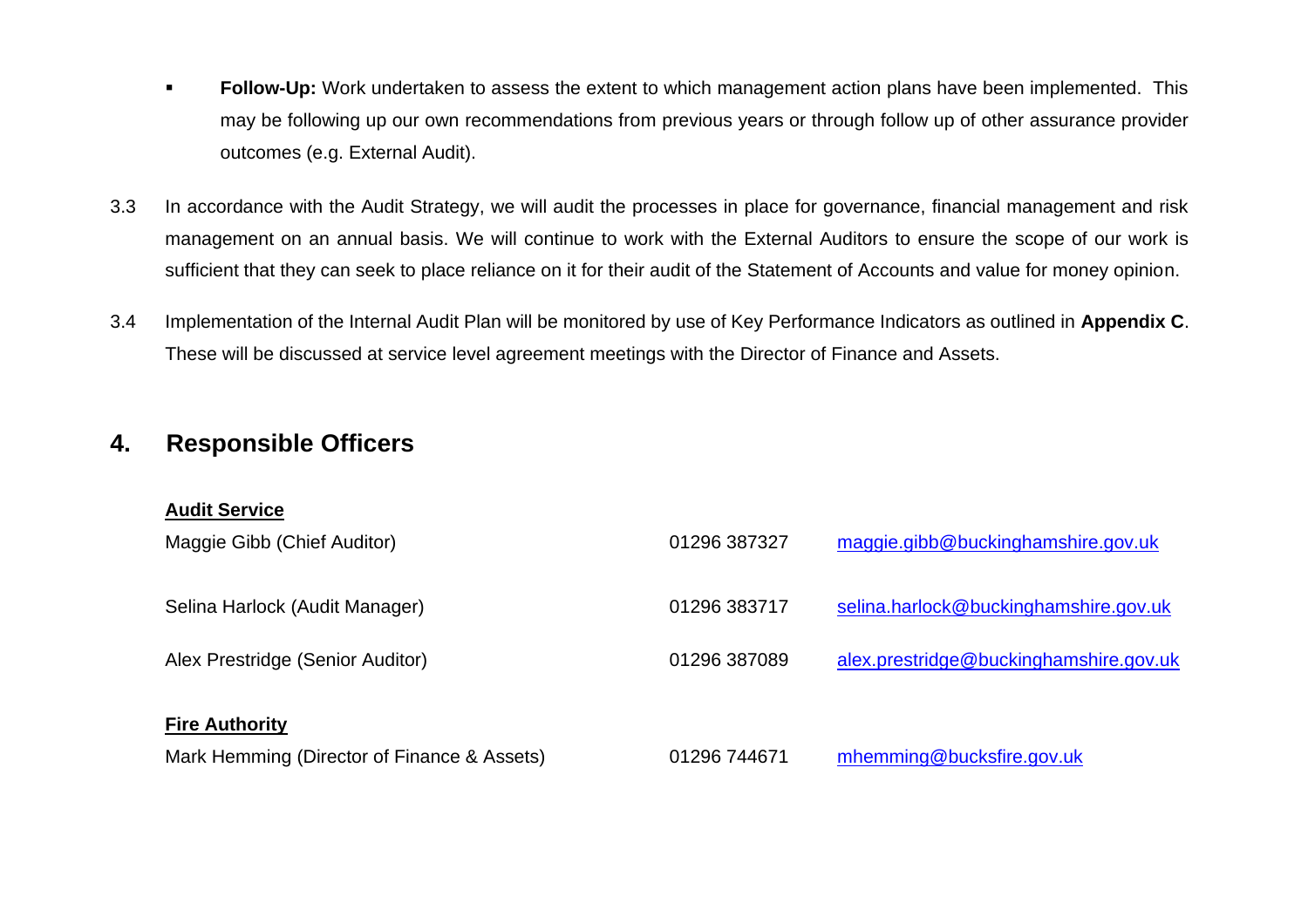# <span id="page-9-0"></span>**Appendix A – Internal Audit Plan 2022/23**

| <b>Auditable Area</b>                                                  | <b>Key Audit Objectives</b>                                                                                                                                                                                                                                                                                                                                                                                                                                                                                                                                                                                                                                                       | <b>Days</b><br><b>Budget</b><br>(Timing) | <b>Risk</b><br><b>Assessed</b> |
|------------------------------------------------------------------------|-----------------------------------------------------------------------------------------------------------------------------------------------------------------------------------------------------------------------------------------------------------------------------------------------------------------------------------------------------------------------------------------------------------------------------------------------------------------------------------------------------------------------------------------------------------------------------------------------------------------------------------------------------------------------------------|------------------------------------------|--------------------------------|
| <b>Core Financial Controls</b>                                         | To fulfil our statutory responsibilities, we will undertake work to provide assurance over key controls within the financial governance framework, which consists of the<br>following key systems:                                                                                                                                                                                                                                                                                                                                                                                                                                                                                | 30 days                                  | High                           |
|                                                                        | <b>Financial Control/Monitoring</b><br>Procure to Pay<br><b>Debtors</b><br>Capital<br><b>Financial Regulations</b><br><b>General Ledger</b><br>Reconciliations<br><b>Treasury Management</b><br>$\bullet$<br>All audit findings from the 21/22 review will be followed-up to ensure that actions have been fully implemented.                                                                                                                                                                                                                                                                                                                                                     |                                          |                                |
| <b>HR/Payroll - Process Mapping</b>                                    | Due to the process weaknesses in HR/Payroll identified in the 20/21 Core Financial Controls audit, end-to-end process mapping will be undertaken in this area,<br>followed by substantive testing of the key payroll controls to ensure that control weaknesses have been addressed. This audit was planned for FY21/22 however,<br>was deferred due to new staff being recruited into the Payroll Team during the year. Work is planned for Q1 as the new officers will have settled into their roles.                                                                                                                                                                           | 15 days                                  | High                           |
| <b>Business Continuity and Risk</b><br><b>Management</b>               | The Authority's objective for the system is to ensure that the Fire and Rescue Service have plans in place to manage incidents and emergencies that may have an<br>adverse effect on service delivery. The scope will cover the Business Continuity Policy, guidance and risk management processes and IT Disaster Recovery planning<br>to ensure the Service also has associated continuity plans covering critical areas. The audit will involve discussion with the officers and staff who are responsible for<br>the management of the risk controls as well as compliance testing to identify whether the controls in place to minimise the risks are operating effectively. | 15 days                                  | High                           |
| <b>Pensions Administration</b>                                         | The main objective of the Pension function is to ensure that the correct employer and employee contributions are received; retirees are paid the right amount at the<br>right time, and the pension fund is managed effectively and in line with legislative requirements.                                                                                                                                                                                                                                                                                                                                                                                                        | 10 days                                  | High                           |
| <b>Inspection and Operational</b><br><b>Improvement Plan Assurance</b> | To provide assurance on the improvement plan and ensure that agreed actions are being implemented and agreed timescales are achievable.                                                                                                                                                                                                                                                                                                                                                                                                                                                                                                                                           | 10 days                                  | High                           |
| <b>Contingency</b>                                                     | A contingency has been included within the audit plan to provide flexibility and in recognition of an expected but as yet unspecified need. If the days remain as at the<br>beginning of Q4 then they will be used to review some key Governance areas such as Project Management and Contract Management, with the agreement of the<br>Director of Finance and Assets.                                                                                                                                                                                                                                                                                                           | 10 days                                  | N/A                            |
| <b>Follow-Up</b><br><b>General</b>                                     | To ensure all outstanding medium and high recommendations raised in previous audits are implemented.                                                                                                                                                                                                                                                                                                                                                                                                                                                                                                                                                                              | 10 days                                  | Various                        |
| <b>Corporate Work</b>                                                  | A proportion of the total audit resource is made available for 'corporate work'. Corporate work is non-audit specific activity which still 'adds value' or fulfils our statutory<br>duties. Examples of this type of work include attendance and reporting to Management and Committee, and audit strategy and planning work. This also includes<br>developing the Audit Plan, writing the Annual Report and undertaking the annual Review of Effectiveness of Internal Audit.                                                                                                                                                                                                    | 10 days                                  | N/A                            |
| <b>Total</b>                                                           |                                                                                                                                                                                                                                                                                                                                                                                                                                                                                                                                                                                                                                                                                   | 110 days                                 |                                |

Below is a list of auditable areas identified during the development of the plan and will be noted as contingency audits or will be considered for the next year.

| <b>Auditable Area</b>                | <b>Days</b><br><b>Budget</b><br>(Timing) |
|--------------------------------------|------------------------------------------|
| <b>Partnership Working</b>           | 10                                       |
| <b>MTFP Savings and Efficiencies</b> | 10                                       |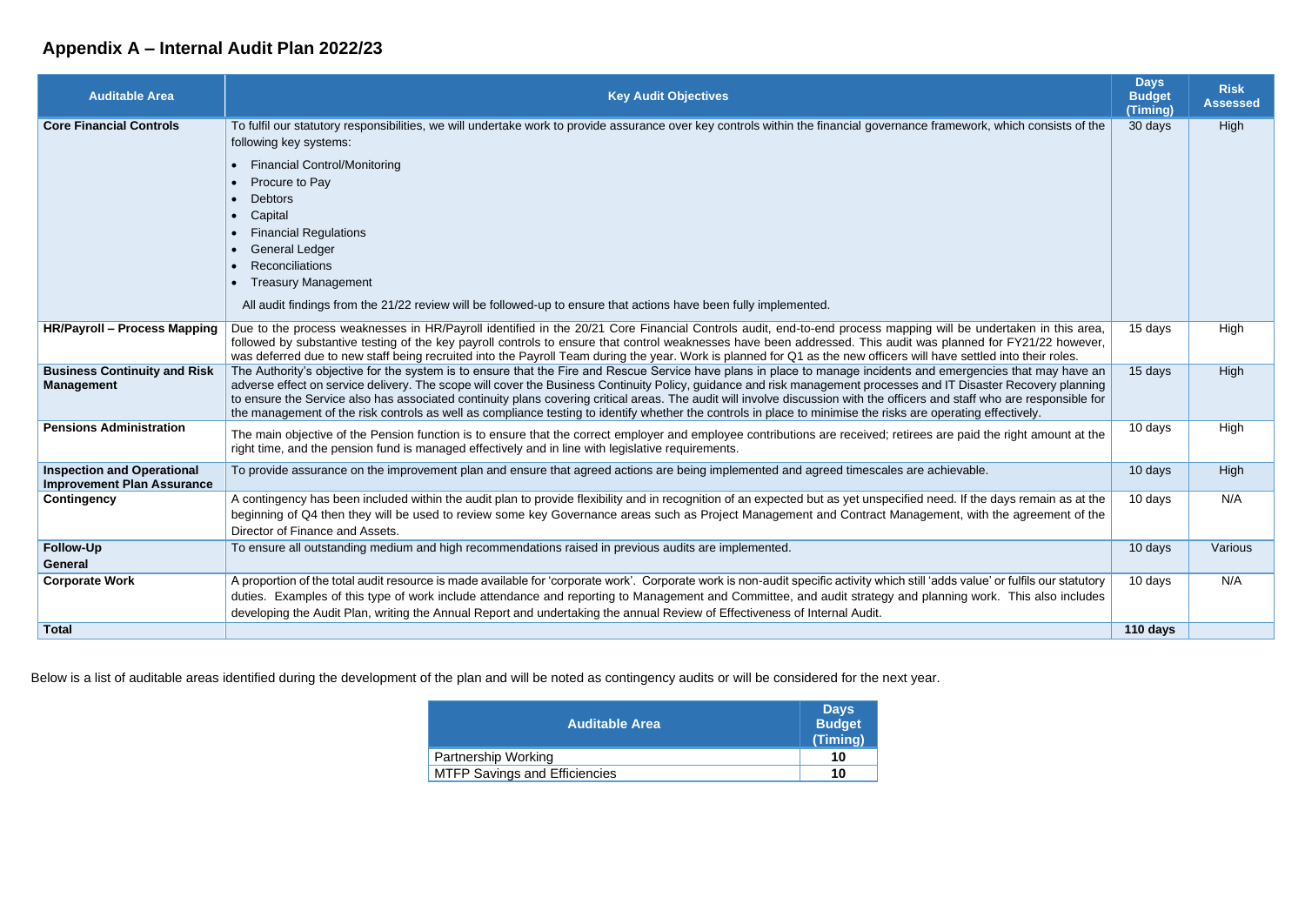## <span id="page-10-0"></span>**Appendix B – Audit Universe (Previous Audit Activity and Assurance Level)**

| <b>Audit</b>                                                                     | 2012/13                      | 2013/14                       | 2014/15                                  | 2015/16                                  | 2016/17                                  | 2017/18                                  | 2018/19                       | 2019/20                      | 2020/21                       | 2022/23                      |
|----------------------------------------------------------------------------------|------------------------------|-------------------------------|------------------------------------------|------------------------------------------|------------------------------------------|------------------------------------------|-------------------------------|------------------------------|-------------------------------|------------------------------|
|                                                                                  |                              |                               |                                          |                                          |                                          |                                          |                               |                              |                               |                              |
|                                                                                  |                              |                               |                                          |                                          |                                          |                                          |                               |                              |                               |                              |
| <b>Core Financial Controls</b>                                                   | $\checkmark$<br>(Reasonable) | $\checkmark$<br>(Substantial) | $\checkmark$<br>(Substantial)            | $\checkmark$<br>(Substantial)            | $\checkmark$<br>(Substantial)            | $\checkmark$<br>(Substantial)            | $\checkmark$<br>(Substantial) | ✓<br>(Substantial)           | $\checkmark$<br>(Substantial) | (TBC)                        |
| <b>Asset Management System (Project)</b>                                         | $\checkmark$<br>(Reasonable) |                               |                                          |                                          |                                          |                                          |                               |                              |                               |                              |
| HR Workforce Planning, Training and<br><b>Appraisal / Performance Management</b> | (Reasonable)                 |                               |                                          |                                          |                                          |                                          |                               |                              |                               |                              |
| <b>Property Management</b>                                                       | $\checkmark$<br>(Reasonable) |                               |                                          |                                          |                                          | (Substantial)                            |                               |                              |                               |                              |
| <b>Treasury Management</b>                                                       |                              |                               |                                          |                                          |                                          | $\checkmark$                             |                               |                              |                               |                              |
|                                                                                  |                              | (Substantial)                 | (Incl. in Core<br>Financial<br>Controls) | (Incl. in Core<br>Financial<br>Controls) | (Incl. in Core<br>Financial<br>Controls) | (Incl. in Core<br>Financial<br>Controls) |                               |                              |                               |                              |
| <b>Fleet Management</b>                                                          |                              | $\checkmark$<br>(Reasonable)  |                                          |                                          |                                          | (Substantial)                            |                               |                              |                               |                              |
| <b>ICT Strategy</b>                                                              |                              | $\checkmark$<br>(Reasonable)  |                                          | ✓<br>(Reasonable)                        |                                          |                                          |                               |                              |                               |                              |
| <b>Asset Management System</b>                                                   |                              | (Limited)                     |                                          | $\checkmark$<br>(Reasonable)             |                                          |                                          |                               |                              | $\checkmark$<br>(Partial)     |                              |
| <b>Corporate Governance</b>                                                      |                              |                               | $\checkmark$<br>(Reasonable)             |                                          |                                          | (Substantial)                            |                               |                              |                               |                              |
| <b>Risk Management</b>                                                           |                              |                               | $\checkmark$<br>(Substantial)            |                                          |                                          |                                          |                               |                              |                               |                              |
| <b>Housing Accommodation and Allowances</b>                                      |                              |                               | $\checkmark$<br>(Reasonable)             |                                          |                                          |                                          |                               |                              |                               |                              |
| <b>HR People Management</b>                                                      |                              |                               | $\checkmark$<br>(Substantial)            |                                          |                                          |                                          |                               |                              |                               | $\checkmark$<br>(Reasonable) |
| <b>Pensions Administration</b>                                                   |                              |                               |                                          | $\checkmark$<br>(Reasonable)             |                                          |                                          |                               |                              |                               |                              |
| <b>Control Centre</b>                                                            |                              |                               |                                          | $\checkmark$<br>(Reasonable)             |                                          |                                          |                               |                              |                               |                              |
| <b>Financial Planning</b>                                                        |                              |                               |                                          |                                          | ✓<br>(Substantial)                       |                                          |                               |                              |                               |                              |
| <b>Business Continuity</b>                                                       |                              |                               |                                          |                                          | $\checkmark$<br>(Reasonable)             |                                          |                               |                              |                               |                              |
| <b>Project Management</b>                                                        |                              |                               |                                          |                                          | $\checkmark$<br>(Reasonable)             |                                          |                               |                              |                               |                              |
| <b>Information Security</b>                                                      |                              |                               |                                          |                                          |                                          |                                          | $\checkmark$<br>(Reasonable)  |                              |                               |                              |
| <b>Project Management BLH</b>                                                    |                              |                               |                                          |                                          |                                          |                                          | $\checkmark$<br>(Reasonable)  |                              |                               |                              |
| <b>Stores</b>                                                                    |                              |                               |                                          |                                          |                                          |                                          | (Limited)                     |                              |                               |                              |
| <b>Cyber Security</b>                                                            |                              |                               |                                          |                                          |                                          |                                          |                               | $\checkmark$<br>(Reasonable) |                               |                              |
| <b>Performance Management</b>                                                    |                              |                               |                                          |                                          |                                          |                                          |                               | $\checkmark$<br>(Reasonable) |                               |                              |
| <b>Budget Monitoring and Forecasting</b>                                         |                              |                               |                                          |                                          |                                          |                                          |                               | (Substantial)                |                               |                              |
| <b>GDPR</b>                                                                      |                              |                               |                                          |                                          |                                          |                                          |                               |                              | $\checkmark$<br>(Partial)     |                              |
| <b>Resource Management System</b>                                                |                              |                               |                                          |                                          |                                          |                                          |                               |                              | $\checkmark$<br>(Partial)     |                              |
| <b>(IT Application Audit)</b><br><b>Procurement Governance and Compliance</b>    |                              |                               |                                          |                                          |                                          |                                          |                               |                              |                               | (TBC)                        |
| <b>Portfolio Management Office Assurance</b>                                     |                              |                               |                                          |                                          |                                          |                                          |                               |                              |                               | (TBC)                        |
| <b>Asset Management Process Mapping</b>                                          |                              |                               |                                          |                                          |                                          |                                          |                               |                              |                               | (TBC)                        |
| <b>Blue Light Hub - Post Project Evaluation</b>                                  |                              |                               |                                          |                                          |                                          |                                          |                               |                              |                               | (TBC)                        |
|                                                                                  |                              |                               |                                          |                                          |                                          |                                          |                               |                              |                               |                              |

\* Please note that the assurance opinions were changed in 2020/21 where we introduced 'Partial' as a new conclusion on the system of internal control. However, effective 2022/23 these were revised to be in line with the CI